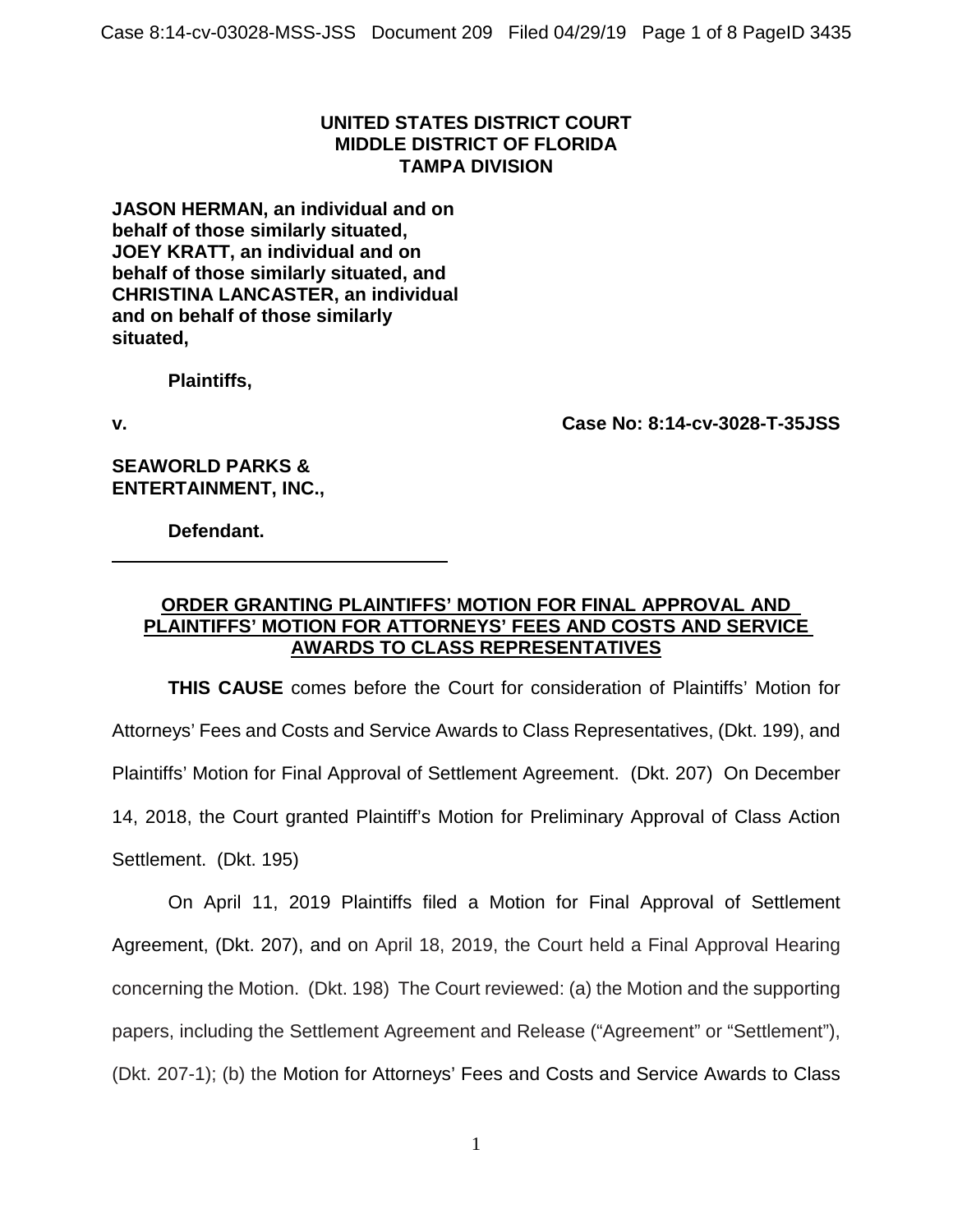Representatives Jason Herman, Joey Kratt, and Christina Lancaster (hereinafter, "Named Plaintiffs"), (Dkt. 199); and (c) summations by counsel. There were no objections to the Settlement. Based on this review and the findings below, the Court finds good cause to grant the motion.

#### **FINDINGS:**

1. Unless otherwise specified, defined terms in this Final Order and Judgment have the same definition as the terms in the Agreement.

2. The Settlement Agreement has been negotiated by competent and independent counsel at arms-length and falls within the range of possible approval as fair, reasonable and adequate.

3. The Notice provided was the best notice practicable under the circumstances and constitutes valid, due, and sufficient notice to all members of the Settlement Class, in full compliance with the requirements of the Rules of Civil Procedure, applicable sections of the United States Code, and the United States Constitutions and other applicable laws.

4. The Settlement was entered into in good faith, is fair, reasonable and adequate, and satisfies the standards and applicable requirements for final approval of this class action settlement.

5. The Parties adequately performed their obligations under the Agreement.

6. The Settlement Administrator provided notice to Settlement Class Members in compliance with Section 3.2 of the Agreement, the Rules of Civil Procedure, and the United States Constitution, and any other applicable law. The notice: (a) fully and accurately informed Settlement Class Members about the lawsuit

2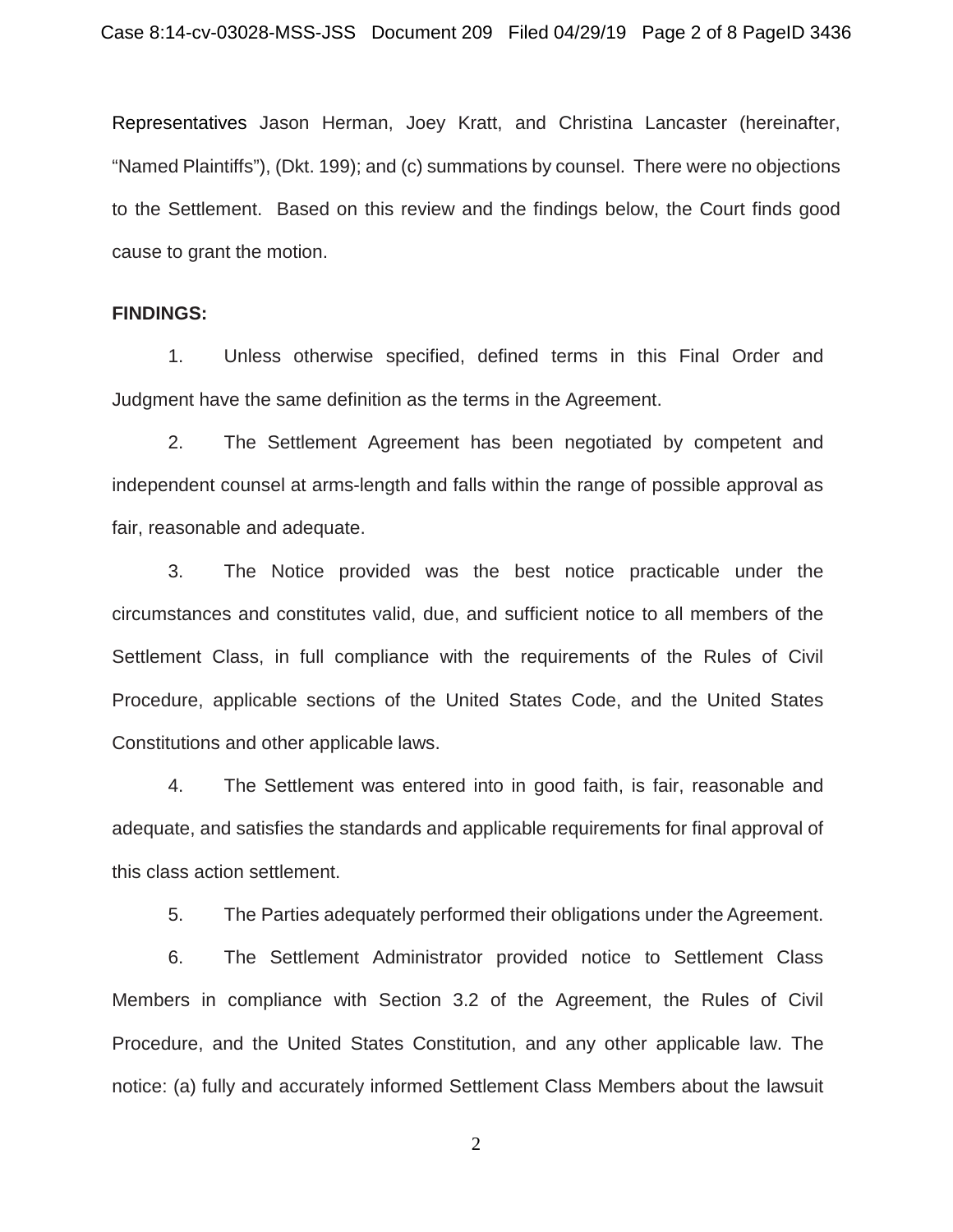and Settlement; (b) provided sufficient information so that Settlement Class Members were able to decide whether to accept the benefits offered, opt out and pursue their own remedies, or object to the proposed Settlement; (c) provided procedures for Settlement Class Members to file written objections to the proposed Settlement, to appear at the hearing, and to state objections to the proposed Settlement; and (d) provided the time, date and place of the final fairness hearing. The Settlement Administrator provided notice to 131,757 Settlement Class Members. Six (6) Settlement Class Members opted out of the Settlement Class, and zero (0) Settlement Class Members objected to the Settlement.

7. An award of \$2,875,000.00, in attorneys' fees and costs, equal to twentyfive percent (25%) of the Settlement Amount, along with reasonable litigation costs Class Counsel incurred related to their representation of the Class in the total amount of \$34,037.87, to Settlement Class Counsel is fair and reasonable in light of the nature of this case, the experience and efforts of Class Counsel in prosecuting this Action, and the benefits obtained for the Class.

8. A service award to Named Plaintiffs of \$10,000.00 each for a total of \$30,000.00, is fair and reasonable in light of: (a) Named Plaintiffs' risks in commencing this action as class representatives; (b) the time and effort spent by Named Plaintiffs in litigating this action as the class representatives; and (c) Named Plaintiffs' public interest service.

### **IT IS ORDERED THAT:**

1. Plaintiffs' Motion for Attorneys' Fees and Costs and Service Awards to Class Representatives, (Dkt. 199), is **GRANTED**.

3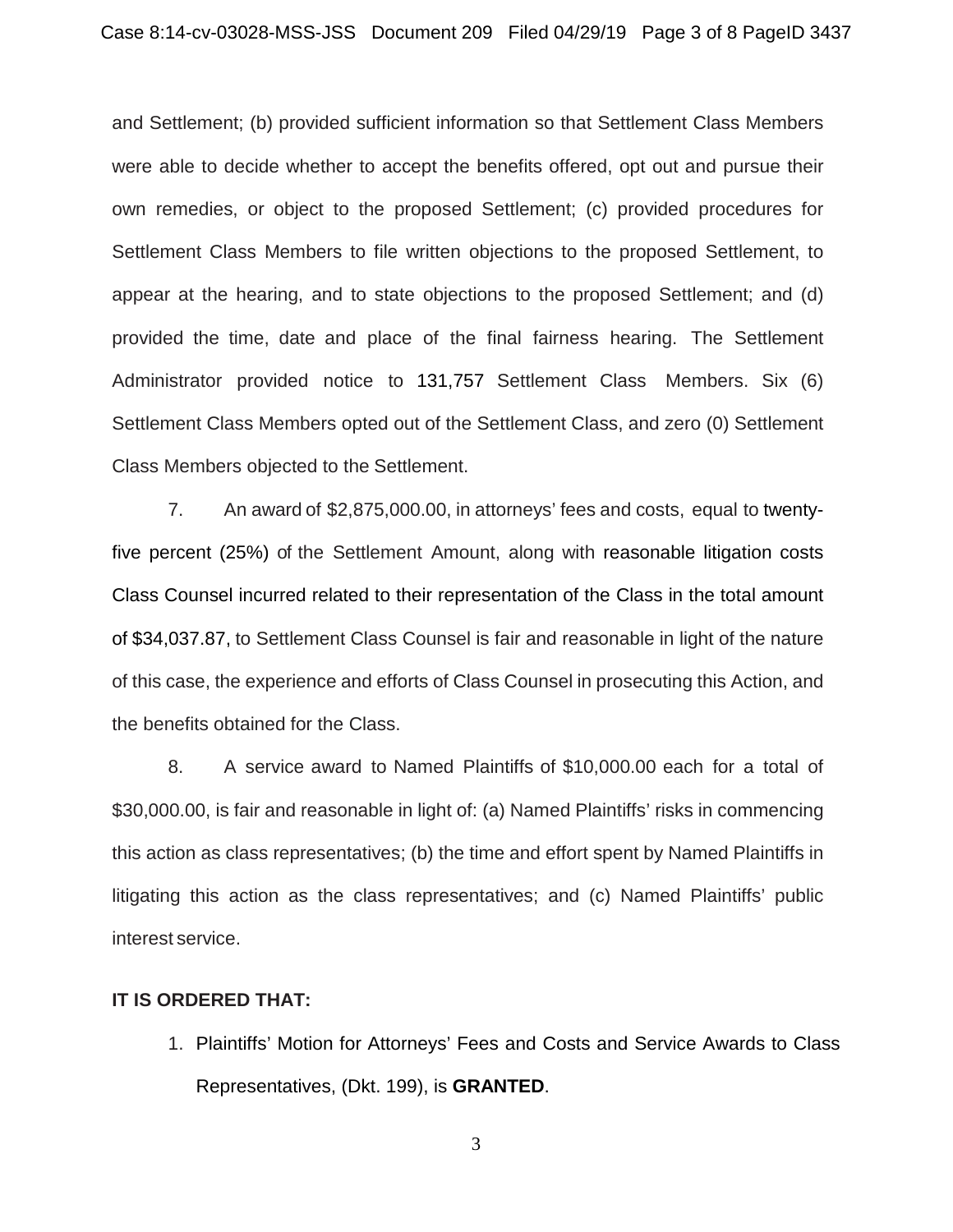- 2. Plaintiffs' Motion for Final Approval of Settlement Agreement, (Dkt. 207), is **GRANTED**.
- 3. The Parties' Settlement Agreement, (Dkt. 207-1), is **APPROVED**. The Settlement Funds shall be distributed in accordance with the Settlement Agreement, except as otherwise directed in this Order.
- 4. **Settlement Class Members.** For Settlement purposes, the Settlement

Class Members are defined as:

All natural persons who purchased a one-year pass through SeaWorld's "EZ Pay" program to one of SeaWorld's theme parks located in the states of Florida, Texas, Virginia, or California; who were residents of the state where the park is located at the time of purchase; who purchased the pass within the Applicable Statute of Limitations Period for the respective states (as defined herein); who paid for their oneyear pass in less than 12 months; and who were charged any additional monthly payments for renewal of the pass after the one-year pass was paid in full. Excluded from the Settlement Class are (a) all persons who received full refunds from SeaWorld after being charged any monthly payments for renewal of the pass after the one year pass was paid in full; (b) all persons who used their pass after the initial one-year term; (c) managers, directors, and employees of SeaWorld and members of their immediate families; (d) all agents of SeaWorld; (e) legal counsel for Plaintiffs or SeaWorld and members of their immediate families; (f) all judges assigned to hear any aspect of this litigation as well as their immediate family members; and (g) any class members in the matter of *Gargir v. SeaWorld Parks & Entertainment, Inc.,* No 37-2015-00008175-CU-MC-CTL, in the California Superior Court, San Diego County (the Gargir Action) who have released and discharged SeaWorld of any claims they may have in this case as a result of a class action settlement approved in the Gargir Action.

5. **Binding Effect of Order.** This Order applies to all claims or causes of

action settled under the Agreement, and binds all Settlement Class Members,

including those who did not properly opt out under Paragraph 5 of the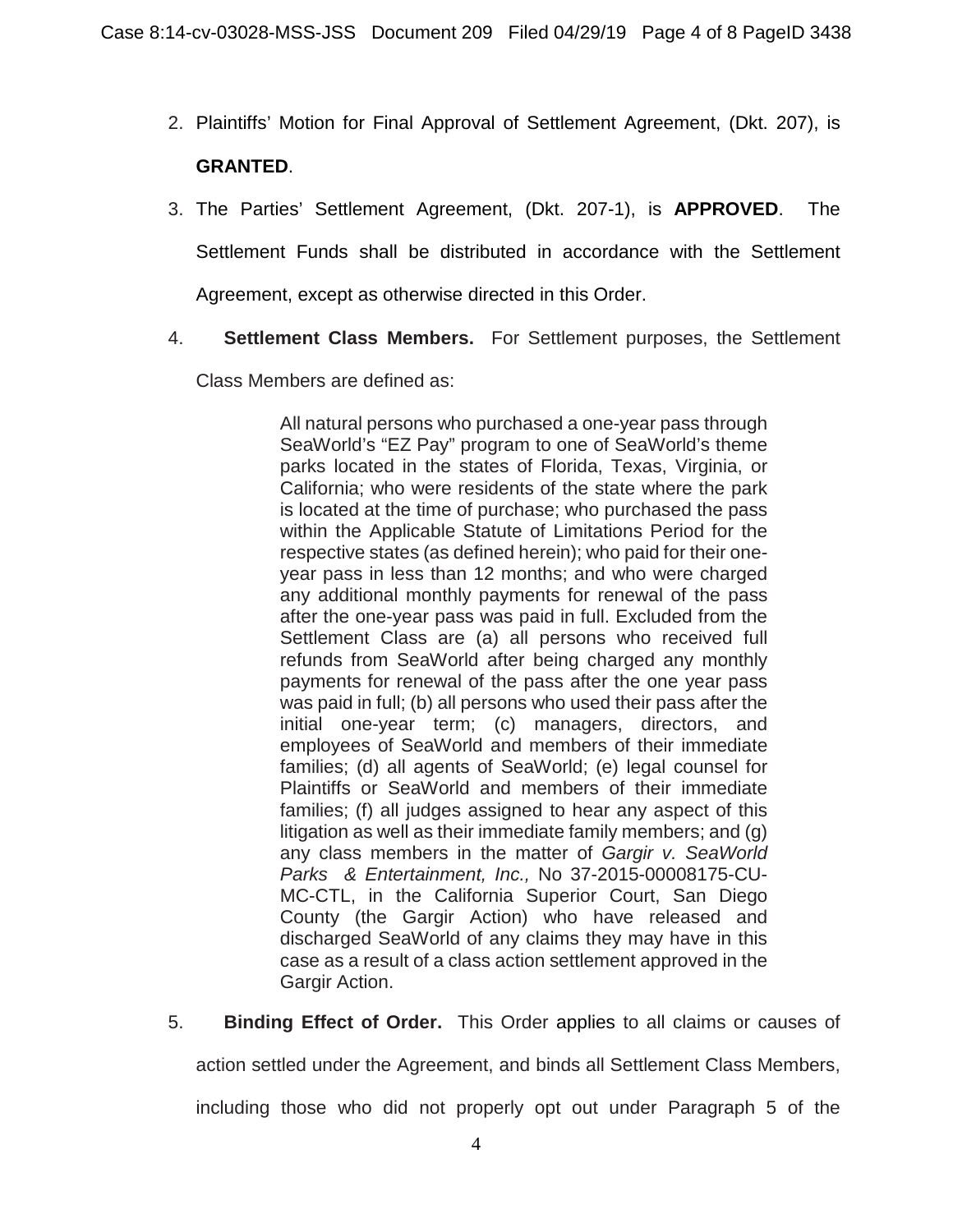Preliminary Approval Order. (Dkt. 195) This Order does not bind persons who timely and validly opted out of the Settlement. Attached to this Order as Exhibit A is a list of persons who properly opted out of the Settlement.

- 6. **Release.** Named Plaintiffs and all Settlement Class Members who did not properly opt out are: (a) deemed to have released and discharged SeaWorld from all claims that were or reasonably could have been asserted based on the factual allegations in this Action;<sup>1</sup> and (b) barred and permanently enjoined from asserting, instituting, or prosecuting, either directly or indirectly, these claims. The full terms of the release described in this paragraph are set forth in Section 4.2 of the Settlement Agreement, which is incorporated into this Order by reference.
- 7. **Class Relief.** SeaWorld, through the Settlement Administrator, will issue a pro rata payment from the Net Settlement Common Fund for each Pass purchased by a Settlement Class Member **within forty (40) calendar days**  after the Final Settlement Date,<sup>2</sup> pursuant to the terms and timeline set forth in

 $\overline{a}$ <sup>1</sup> The Court deleted as duplicative the second clause of Paragraph (a) in the Parties' Proposed Order Granting Plaintiff's Motion For Final Approval. The only difference in the first clause of Paragraph (a), which was retained, and the second clause is the inclusion of the word "contained." If the Parties feel that the deletion of this clause is improper, they shall notify the Court.

<sup>&</sup>lt;sup>2</sup> The term "Final Settlement Date" is defined as

the earliest of the following: (1) thirty-five days after the entry of the Final Order and Approval if objections are filed and overruled, notice of entry of the order has been served, and no appeal is taken from the Final Order and Approval; or (2) if a timely appeal or motion for reconsideration is filed, thirty-five (35) days after the date of the final resolution of that appeal or motion and any subsequent appeals or petitions for review or certiorari from the Final Order and Approval, provided such appeals or reviews affirm Final Order and Approval.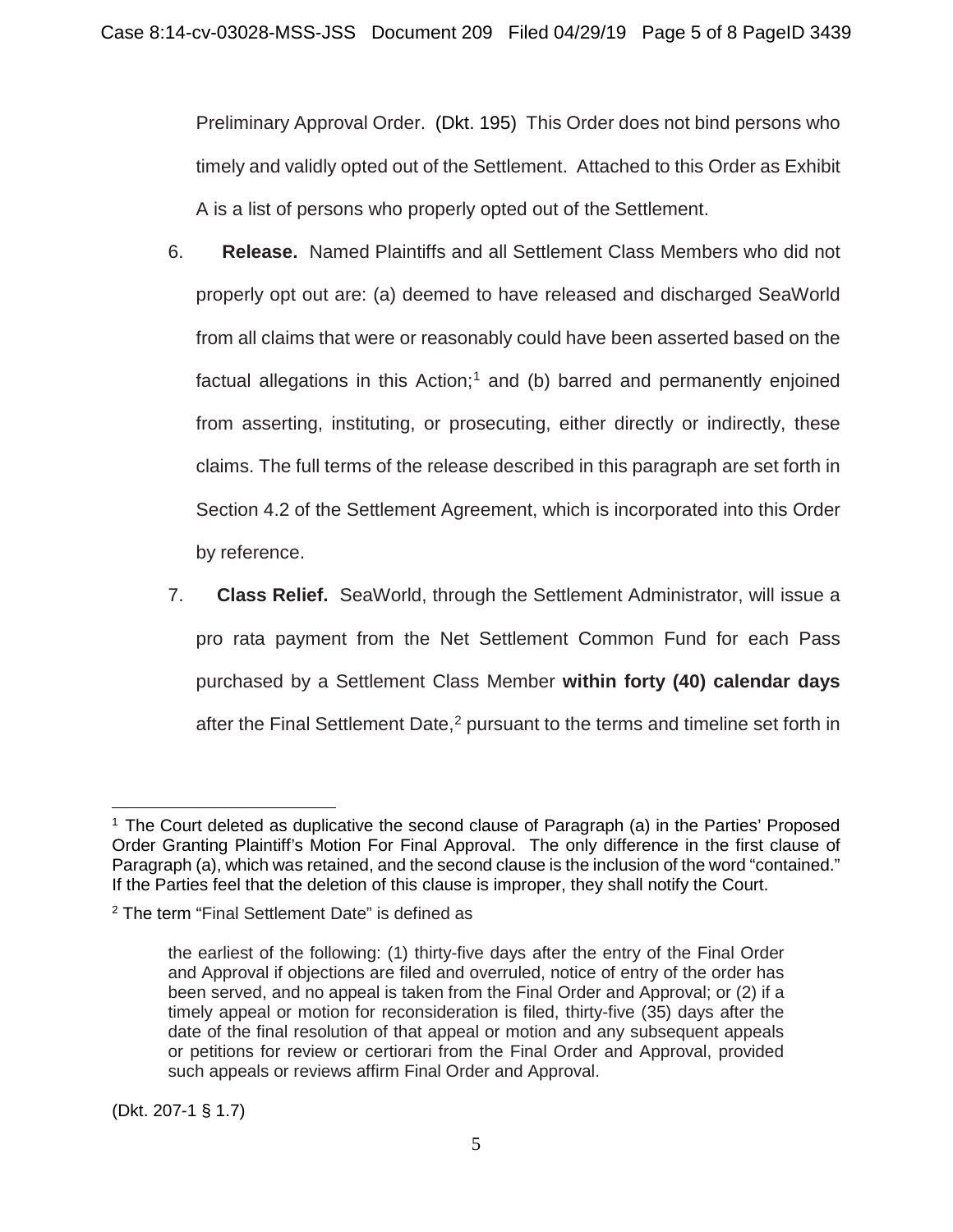Section 2.2 of the Settlement Agreement. Class Members shall have **ninety (90) days** from the date the checks are disbursed to cash their checks.

- 8. **Attorney's Fees and Costs.** Settlement Class Counsel is awarded \$2,875,000.00 in fees and \$34,037.87, in costs. SeaWorld will remit payment to the Settlement Administrator, which will issue payment to Settlement Class Counsel **within thirty (30) calendar days** after the Final Settlement Date, pursuant to the timeline set forth in Section 2.7 of the Settlement Agreement.
- 9. **Service Award.** Named Plaintiffs are each awarded \$10,000.00, as a service award for their efforts bringing and actively participating in the case. SeaWorld will remit payment to the Settlement Administrator, which will issue payment to Settlement Class Counsel on behalf of Named Plaintiffs **within thirty (30) calendar days** after the Final Settlement Date, pursuant to the timeline set forth in Section 2.6 of the Settlement Agreement.
- 10. **Cy Pres Recipient.** Any funds that were part of the EFTA Settlement Amount3 and remain in the Net Settlement Common Fund **one hundred and fifty (150) days** after the payments were first mailed to Class Members, shall thereafter be paid as a donation within **seven (7) days** to the *cy pres* recipient:

**National Fish and Wildlife Foundation 1133 15th St., NW # 1000 Washington, DC 20005**

 $\overline{a}$ <sup>3</sup> The "EFTA Settlement Amount" is defined as the \$500,000.00 settlement amount given pro rata to those Settlement Class Members who used a debit card to fund their EZpay contract and were charged additional monthly payments for renewal of the pass after December 13, 2013. (Dkt. 207-1 §§ 1.3 and 1.4)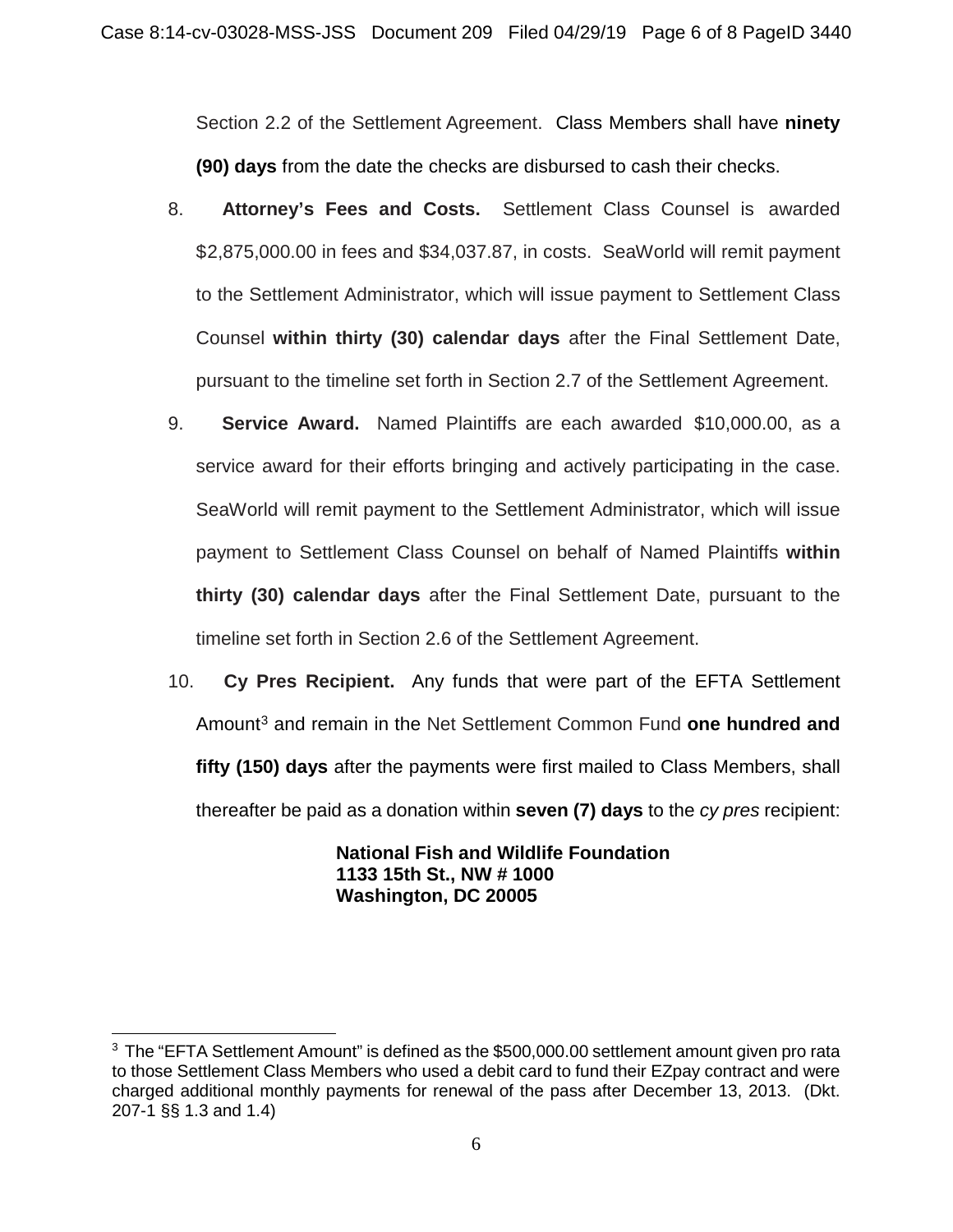- a. No later than **seven (7) days** after the Defendant disburses the remaining proceeds to the *cy pres* recipient, the Parties shall file their joint stipulation of dismissal with prejudice concerning this matter.
- 11. **Court's Jurisdiction.** This Court retains exclusive and continuing jurisdiction over the case for purposes of supervising, implementing, interpreting and enforcing this Order and the Settlement Agreement, as may become necessary, until all of the terms of the Settlement Agreement have been fully carried out. Class Counsel shall notify the Court when this has occurred.
- 12. This case is **ADMINSTRATIVELY CLOSED** pending receipt of a final stipulation of dismissal. The Parties have two hundred and forty (240) calendar days from the date of this Order to file a stipulation of dismissal or, if appropriate, a motion to reopen the case. After the 240-day period, the dismissal shall be with prejudice without any further notice to the Parties.
- 13.The **Clerk** is **DIRECTED** to terminate any pending motions in this case.
- 14.The **Clerk** is further **DIRECTED** to send a copy of this Order to the *cy pres*  recipient:

**National Fish and Wildlife Foundation 1133 15th St., NW # 1000 Washington, DC 20005**

**DONE** and **ORDERED** in Tampa, Florida, this 29th day of April, 2019.

MARY S. SCRIVEN UNITED STATES DISTRICT JUDGE

**Copies furnished to:** Counsel of Record Any Unrepresented Person